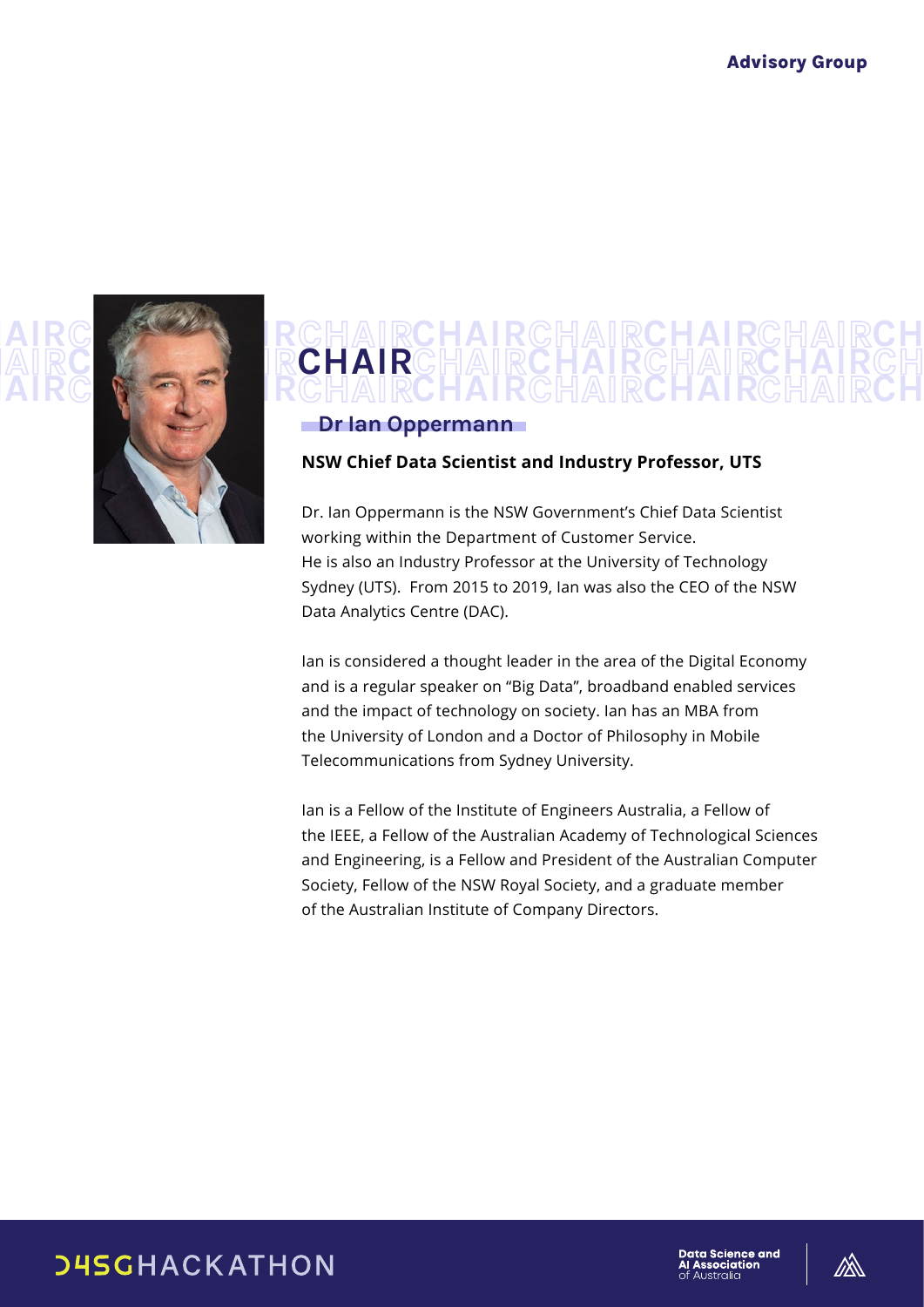

### Mark Monfort

### **Co-President, DSAi**

Mark is co-head of DSAI and has over a decade of experience working in data analytics across multiple industries with strong experience in the financial markets where he has worked in start-ups, investment banks and currently runs a data consultancy with Arturo called OpenInsight.

Mark also builds data product such as ETFtracker, an Australian focused ETF research and interactive analysis platform. His analysis and expertise are seen in the media via sites like ausbiz, Livewire Markets, Equity Mates and more.



## Arturo Rodriguez

### **Co-President, DSAi**

Arturo is co-head of DSAI and has 16 years experience building sophisticated data pipelines and designing monetisation strategies for various businesses in multiple industries.

He spent 13 years in London running a technology business and working at global investment banks (RBS, BofA Merill Lynch) and co-founded ClearMacro, a provider of macroeconomic signals for investors. Current project include cloud-based managed infrastructure solutions that focuses on the design, management and monetisation of data pipelines.

# **DHSGHACKATHON**



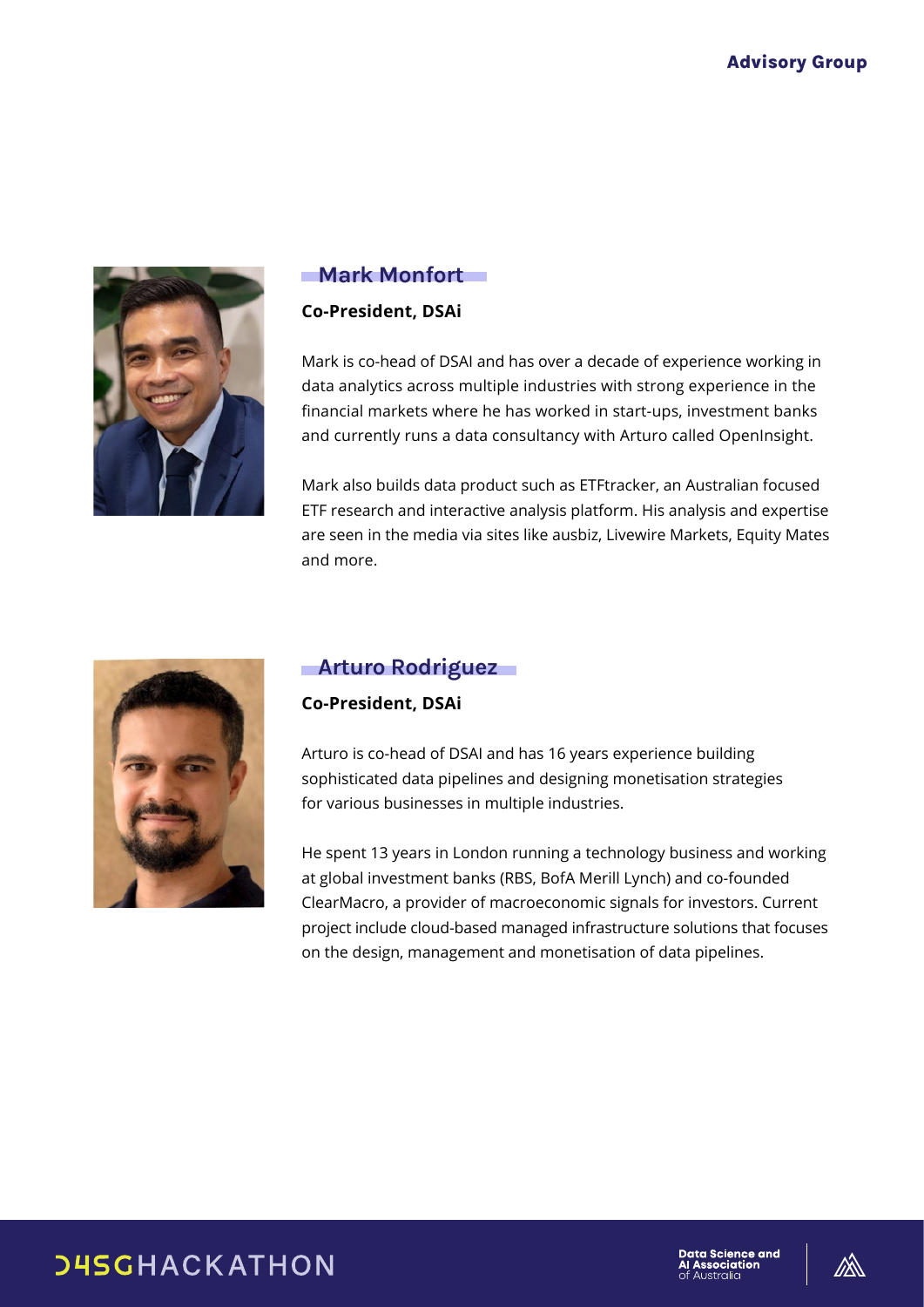

# Paul Conyngham

### **Co-Founder/Director, DSAi**

Paul is a director of the non for profit - Data Science & Ai Association of Australia, and a Cofounder of the Startup JobLaunch - an artificial intelligence startup helping people get jobs. Paul also co-founded Core Intelligence, a full stack machine learning development consultancy firm. The podcast "The Humans of Ai" is hosted by Paul, which is available on all podcast providers and he is also one of the co-creators of StarAi, a critically acclaimed advanced machine learning course.

Paul also a Co-Founder of the Startup JobLaunch - an AI startup helping people get jobs. Paul is also a Cofounder of Core Intelligence, a full stack machine learning development consultancy firm.



# **James Bailey**

### **Director of Education, DSAi**

James is a mathematician at heart and immersed in all things technology. His specialty is in mitigating risk and promoting sound data governance. He focuses on making sure critical data is available, assured, and has accountability.

James has worked across the Finance industry, where he traded bond futures at a proprietary desk, was part of an insurer's in-house actuarial team, consulted for a big 4 in quantitative analytics, and finally specialising in operational risk scenarios at a major bank.

# **DHSGHACKATHON**

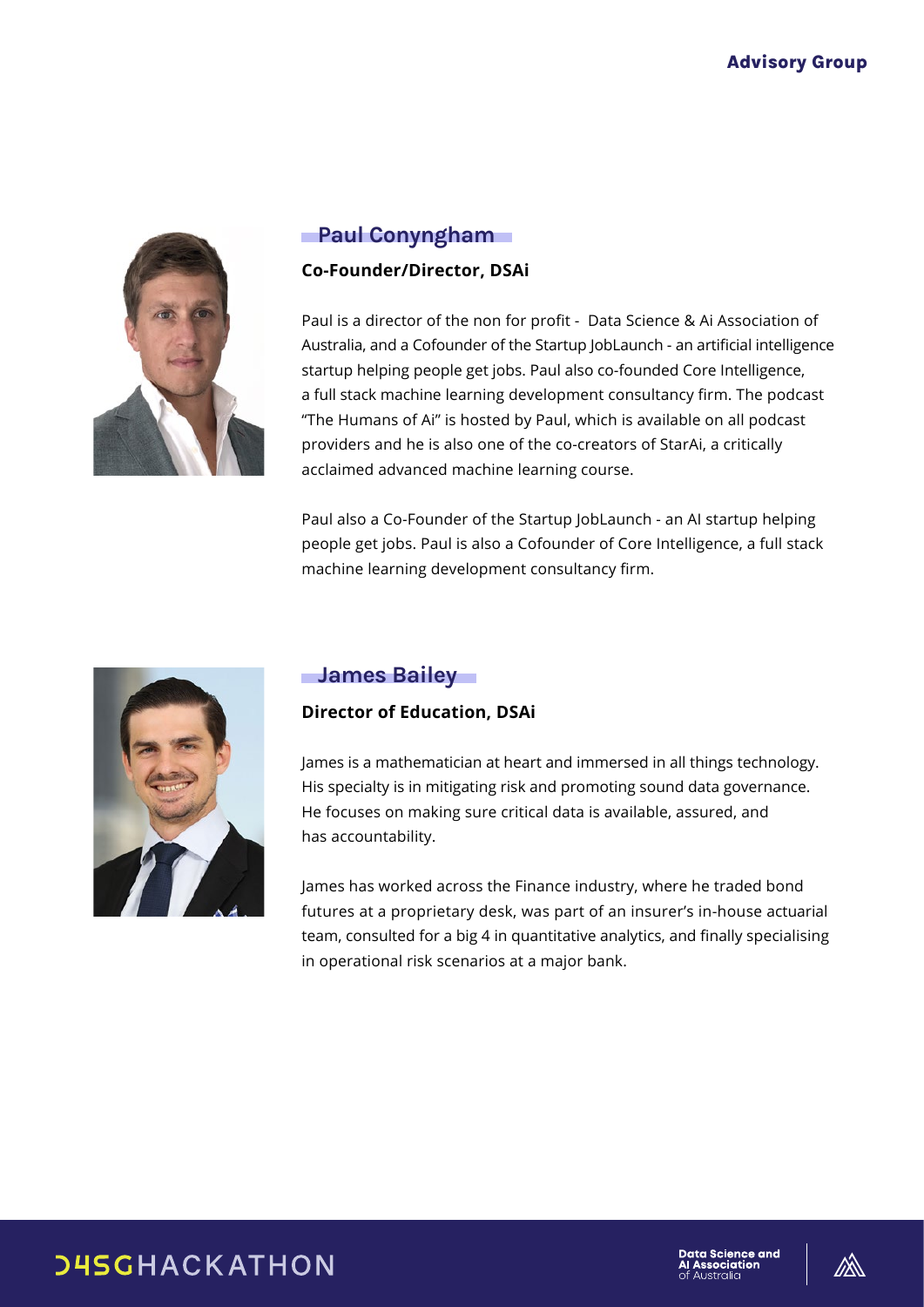

# **Dr Catherine Lopes**

### **Founder/Director at OpsDo Analytics**

Dr. Catherine Lopes is a strategist and thought leader with 20+ years' experience in data, analytics, Data Science, and AI. Her recent focus is on helping organizations to uplift business performance by developing data analytics strategy, building broad range analytics use cases including machine learning and AI, establishing data analytics capability and culture through a governed enterprise data management framework and process.

Catherine serves on multiple advisory boards and an entrepreneur in data analytics and AI. She founded Ada's Tribe, an Australian based community supporting women in analytics, Data Science and AI. She is also an active mentor bridging the gap between academia to industry.



### Dr Alex Antic

### **Strategic Data Science & AI Expert**

Alex is a trusted and experienced Data Science and AI Leader, Consultant, Advisor, and a highly sought Speaker and Trainer. He has 18+ years post-PhD experience and expertise in areas that include Advanced Analytics, Machine Learning, Artificial Intelligence, Mathematics, Statistics and Quantitative Analysis, developed across multiple domains: Federal and State Government, Asset Management, Insurance, Academia, Banking (Investment and Retail) and Consulting.

Alex was recognised in 2021 as one of the Top 5 Analytics Leaders in Australia by the Institute of Analytics Professionals of Australia. He also holds several advisory roles across industry, government, start-ups and academia, and is an Adjunct Associate Professor at RMIT University.

His qualifications include a PhD in Applied Mathematics, First Class Honours in Pure Mathematics, and a double degree in Mathematics and Computer Science.

# **DHSGHACKATHON**

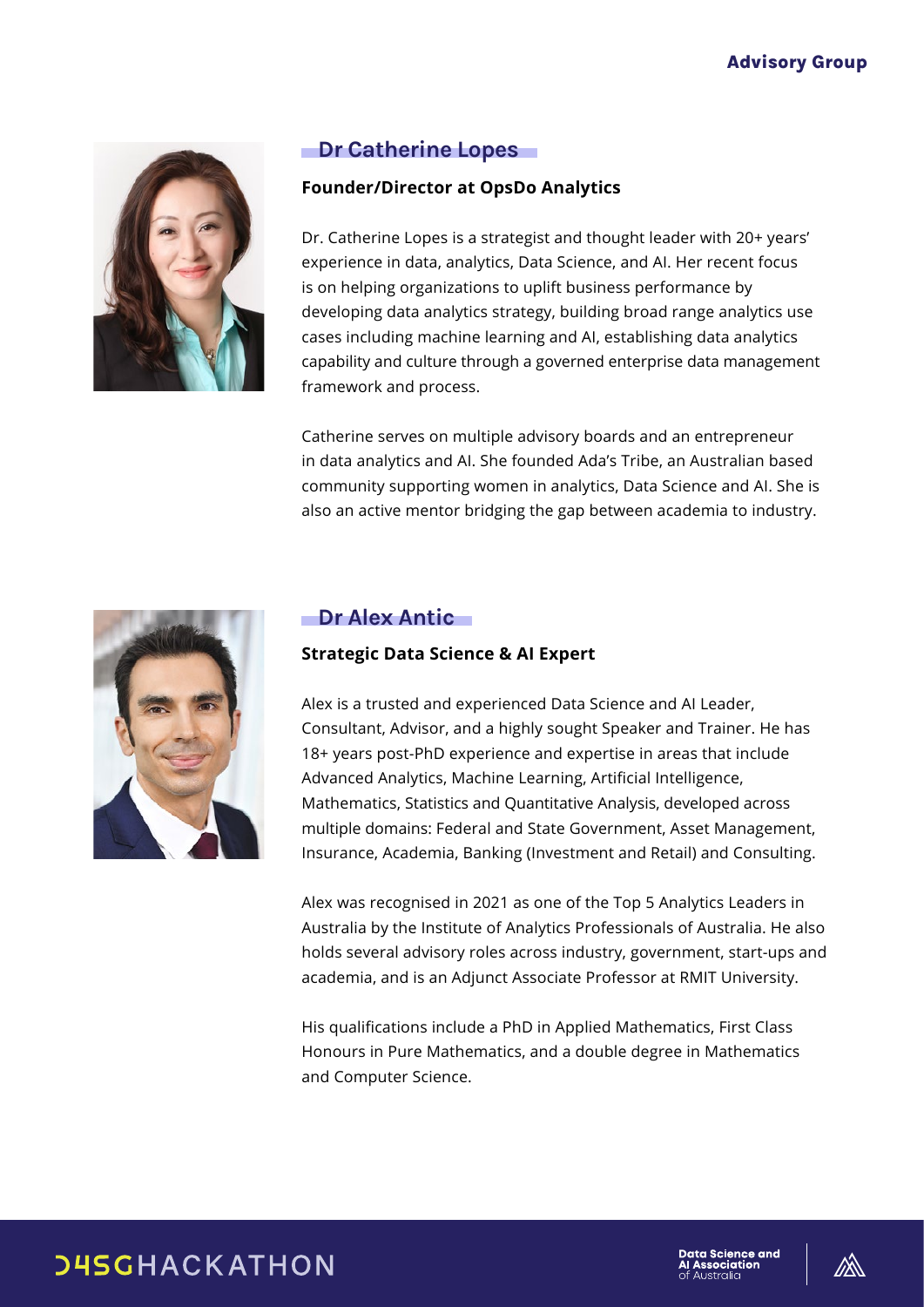

# **Distinguished Professor Fang Chen**

**Executive Director Data Science, UTS Executive Director, UTS Data Science Institute**

Distinguished Professor Fang Chen is a prominent leader in AI/data science with an international reputation and industrial recognition. She has created and deployed many innovative solutions using AI/data science to transform industries worldwide.

Fang won "Oscar Prize" in Australian science – Australian Museum Eureka Prize 2018 for Excellence in Data Science. She is the Winner of WAI Australia and New Zealand Award in AI in Infrastructure category 2021. She has been appointed to the inaugural NSW Government AI Advisory Committee, and serves as the Co-Chair, The National Transport Data Community of Practice (NTD-CoP) at ITS Australia.

Through impactful successes, she led the team and gained many recognitions such as the ITS Australia National Award 2014, 2015 and 2018, and NSW iAwards 2017, VIC iAwards 2019 and 2020. She is the NSW "Water Professional of the Year" 2016, winning National and NSW "Research and Innovation Award" by Australian Water association 2018.

Professor Chen has more than 300 publications and 30 patents in 8 countries, and delivered many public speeches including TEDx. She is the Executive Director Data Science at University of Technology Sydney.

**D4SGHACKATHON** 



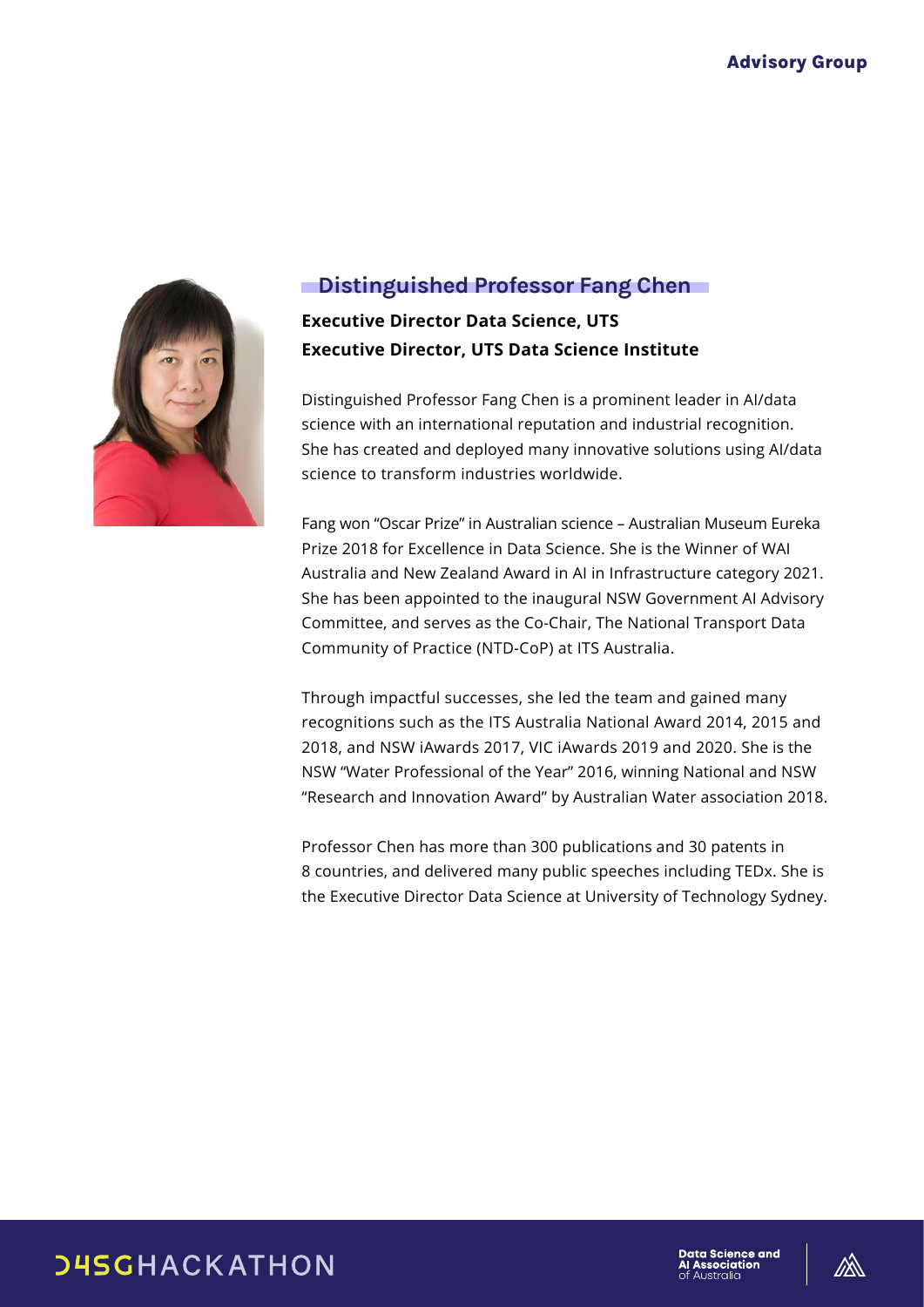

## Dr Mahendra Samarawickrama

#### **Senior Manager/Data Science and Analytics, Australian Red Cross**

Dr Mahendra Samarawickrama (GAICD, MBA, SMIEEE, ACS(CP)) is a senior leader in the AI and data science sector with rich experience across a wide range of people, cultures, technologies and governance.

He is extremely passionate about empowering people, innovations, and creativity to enhance the businesses and customer experience. His experience spans across conceptualising, building and managing a variety of AI and data science teams, systems and processes.

In the Australian Red Cross, he leads the AI and data-science strategy while building capabilities for social justice and sustainability with diversity, equity and inclusion in AI and data science by mobilising the power of humanity.

He is an author, inventor, mentor and regular speaker in various tech forums, conferences and events worldwide. He holds a PhD in computer science with double masters in business administration (MBA) and project management (MPM). He is skilled in machine learning, deep learning, statistics, big-data analytics and high-performance computing.

He is a graduate of the AICD (GAICD), an ACS certified professional (CP), a senior member of IEEE (SMIEEE), an honorary visiting scholar at the University of Technology Sydney and an industry mentor in the UNSW business school.